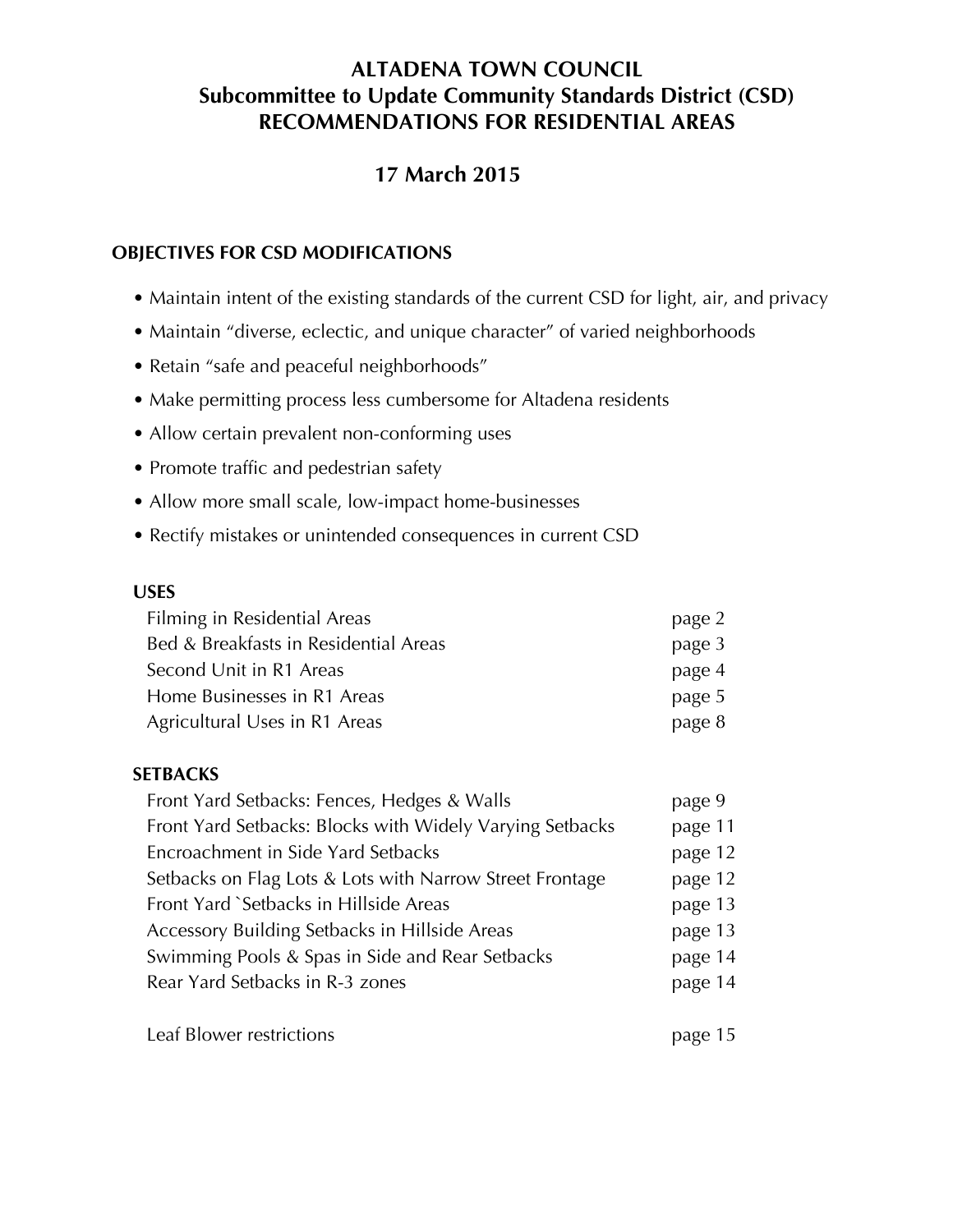**Committee to Update the CSD** 

| Use Issue:           | <b>Filming in Residential Areas</b>                                                                                                                                                                                                                                          |  |  |  |
|----------------------|------------------------------------------------------------------------------------------------------------------------------------------------------------------------------------------------------------------------------------------------------------------------------|--|--|--|
| <b>Current Regs:</b> | Film LA, Inc., a private-non-profit organization, coordinates and processes<br>permits for on-location motion picture, television and commercial production.<br>They negotiate rules for specific areas, and often attach special filming<br>conditions.                     |  |  |  |
|                      | Some Altadena areas currently covered by Special Filming Conditions (the<br>Meadows, Country Club).                                                                                                                                                                          |  |  |  |
| <b>Discussion</b>    | Positive:<br>1) Filming generates significant income for some homeowners & some income<br>for neighbors<br>2) Provides high wage employment for many people in Altadena and the<br>entire Southern California region.                                                        |  |  |  |
|                      | Negative:<br>1) Certain homes are used many times a year and become a nuisance to<br>neighbors<br>2) Filming can cause traffic problems, particularly on narrower streets                                                                                                    |  |  |  |
| <b>Proposed:</b>     | 1. Limit parking to one side of street only for production trucks, Sheriff's<br>vehicles and security cars, with posted No Parking on opposite side of street.<br>2, Provide off-site parking for cast and crew<br>3. Include prep and strike days as part of filming permit |  |  |  |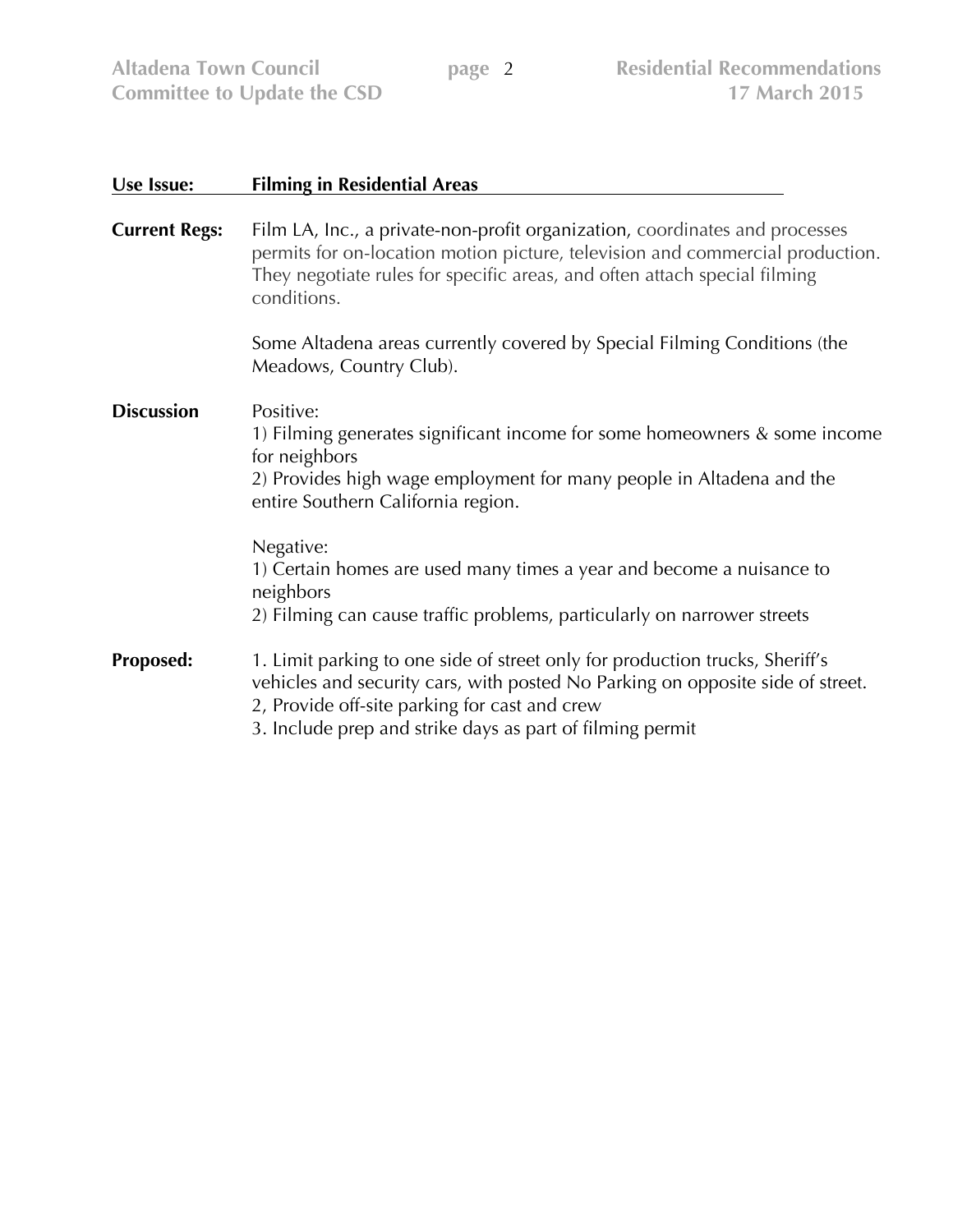**Committee to Update the CSD** 

## **Use Issue: Bed & Breakfasts in R-1 and R-2 Zoned Areas**

| <b>Current Regs:</b> | B&Bs are regulated as Rooming Houses under Health Dept. code.<br>Under this code, serving food to up to 7 people does not require a<br>commercial kitchen                                                                                                                                                                                                                                                                                                                                                                                                                                                                                                                                                                                                                                                                                                                                    |  |  |  |
|----------------------|----------------------------------------------------------------------------------------------------------------------------------------------------------------------------------------------------------------------------------------------------------------------------------------------------------------------------------------------------------------------------------------------------------------------------------------------------------------------------------------------------------------------------------------------------------------------------------------------------------------------------------------------------------------------------------------------------------------------------------------------------------------------------------------------------------------------------------------------------------------------------------------------|--|--|--|
|                      | LA County Santa Monica Mountain North Area CSD successfully adopted<br>regulations for B&Bs which the Altadena CSD Subcommittee proposes<br>adapting to apply to Altadena (22.44.133, E. a)                                                                                                                                                                                                                                                                                                                                                                                                                                                                                                                                                                                                                                                                                                  |  |  |  |
| <b>Discussion:</b>   | The CSD Subcommittee believes B&Bs will be a positive addition to the<br>Altadena community because:<br>1. They will provide a local place for friends and relatives of Altadena<br>Residents to stay when visiting, allowing guests to enjoy Altadena<br>2. They will offer small business opportunities for Altadena residents,<br>3. B&Bs provide a positive alternative use for some of the many large houses<br>in Altadena now frequently re-purposed as group homes                                                                                                                                                                                                                                                                                                                                                                                                                   |  |  |  |
| <b>Proposed:</b>     | 1. Facility must retain residential character.<br>2. Facility to be operated and maintained by owner or lessee, and shall be<br>primary residence of owner/lessee or a full-time manager.<br>3. Facility shall not contain more than seven guest rooms.<br>4. Guest rooms shall be in existing residence, or in ancillary buildings as in a<br>bungalow court or a residence with ancillary unit.<br>5. One on-site parking space, which may be uncovered, to be provided for<br>each guest room<br>6. Serving and consumption of food and beverages shall be restricted to<br>residents and guests of the facility. No restaurant open to the general public<br>shall be permitted. No banquets.<br>7. Signage: one wall-mounted or freestanding sign shall be permitted provided<br>that such sign does not exceed 6 square feet, which may be double-sided.<br>Sign shall not be lighted. |  |  |  |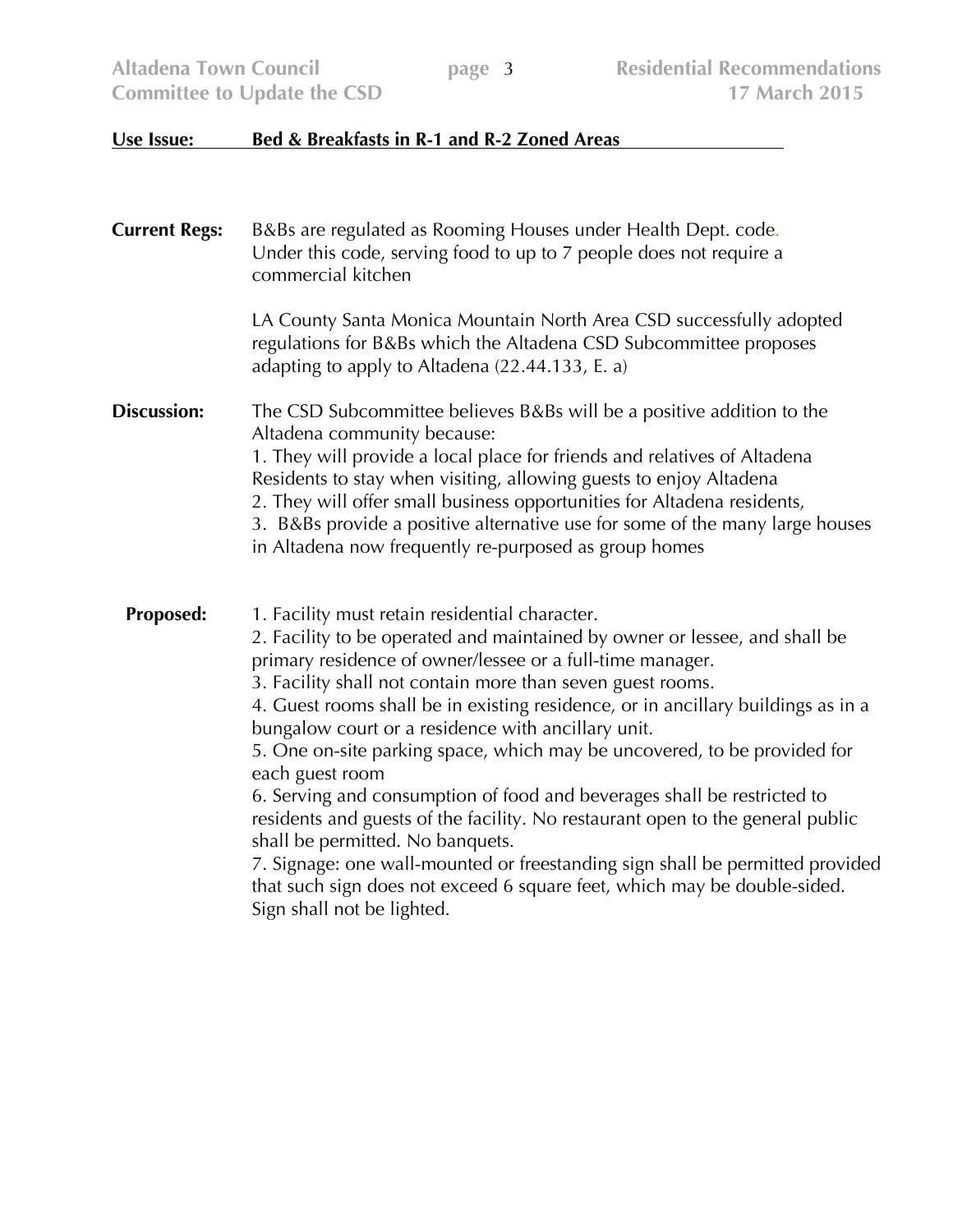| <b>Altadena Town Council</b> | <b>Residential Recommendations</b><br>page 4<br><b>17 March 2015</b><br><b>Committee to Update the CSD</b>                                                                                                                                                                                                      |  |  |  |  |
|------------------------------|-----------------------------------------------------------------------------------------------------------------------------------------------------------------------------------------------------------------------------------------------------------------------------------------------------------------|--|--|--|--|
| <b>Use Issue:</b>            | <b>Second Units in R-1 Zones</b>                                                                                                                                                                                                                                                                                |  |  |  |  |
| <b>Current regs:</b>         | California State Law (AB 1866) mandates allowing second units in single family<br>residential areas, and eases restrictions on allowing second units in areas without<br>changing zoning.                                                                                                                       |  |  |  |  |
|                              | Until recently, Los Angeles County Code did not follow the State law. Second units,<br>granny flats, guest units, etc., are now allowed in R-1 zones.+                                                                                                                                                          |  |  |  |  |
| Discussion:                  | Second-units (AKA: in-law apartments, granny flats, accessory apartments or units)<br>provide an important source of affordable housing.                                                                                                                                                                        |  |  |  |  |
|                              | Altadena has a great many existing second units already in existence that predate or<br>are not in compliance with the law. There is obviously a need and demand for<br>second-units.                                                                                                                           |  |  |  |  |
|                              | Second-units provide income for homeowners.                                                                                                                                                                                                                                                                     |  |  |  |  |
|                              | Second-units provide much needed rental housing.                                                                                                                                                                                                                                                                |  |  |  |  |
|                              | Second-unit facilitate multi-generational families to live together, provides housing<br>for family members, and allows home care providers to live in a 2nd unit,<br>facilitating aging in place.                                                                                                              |  |  |  |  |
|                              | LA County Health Department requires septic systems to be sized based upon<br>bedroom count so they are adequate to handle the extra load associated with a 2 <sup>nd</sup><br>unit, and traffic is generally not a problem in Altadena, so these factors would not<br>be a factor in prohibiting second units. |  |  |  |  |
|                              | Some Altadena residents may be opposed to allowing second units in some<br>Altadena R-1 areas.                                                                                                                                                                                                                  |  |  |  |  |
| <b>Proposed:</b>             | The law that mandates $2^{nd}$ unit should be explained to the community, and a clear<br>policy should govern the issuance of building permits for $2nd$ units.                                                                                                                                                 |  |  |  |  |
|                              | Allow second units in R1 areas by-right with certain exceptions. For those<br>exceptions, Director's Review is required versus a CUP. Only exceptions are:<br>- very high Fire Hazard Severity zone<br>- Significant Environmental Area (SEA)                                                                   |  |  |  |  |
|                              | Unit parking may be tandem, and parking surface to be pavement, mulch,<br>gravel or other permeable surfaces, but no parking on landscaped areas.                                                                                                                                                               |  |  |  |  |
|                              | <b>Note:</b> Property must still comply with all other County and CSD standards for<br>R-1 Zoning                                                                                                                                                                                                               |  |  |  |  |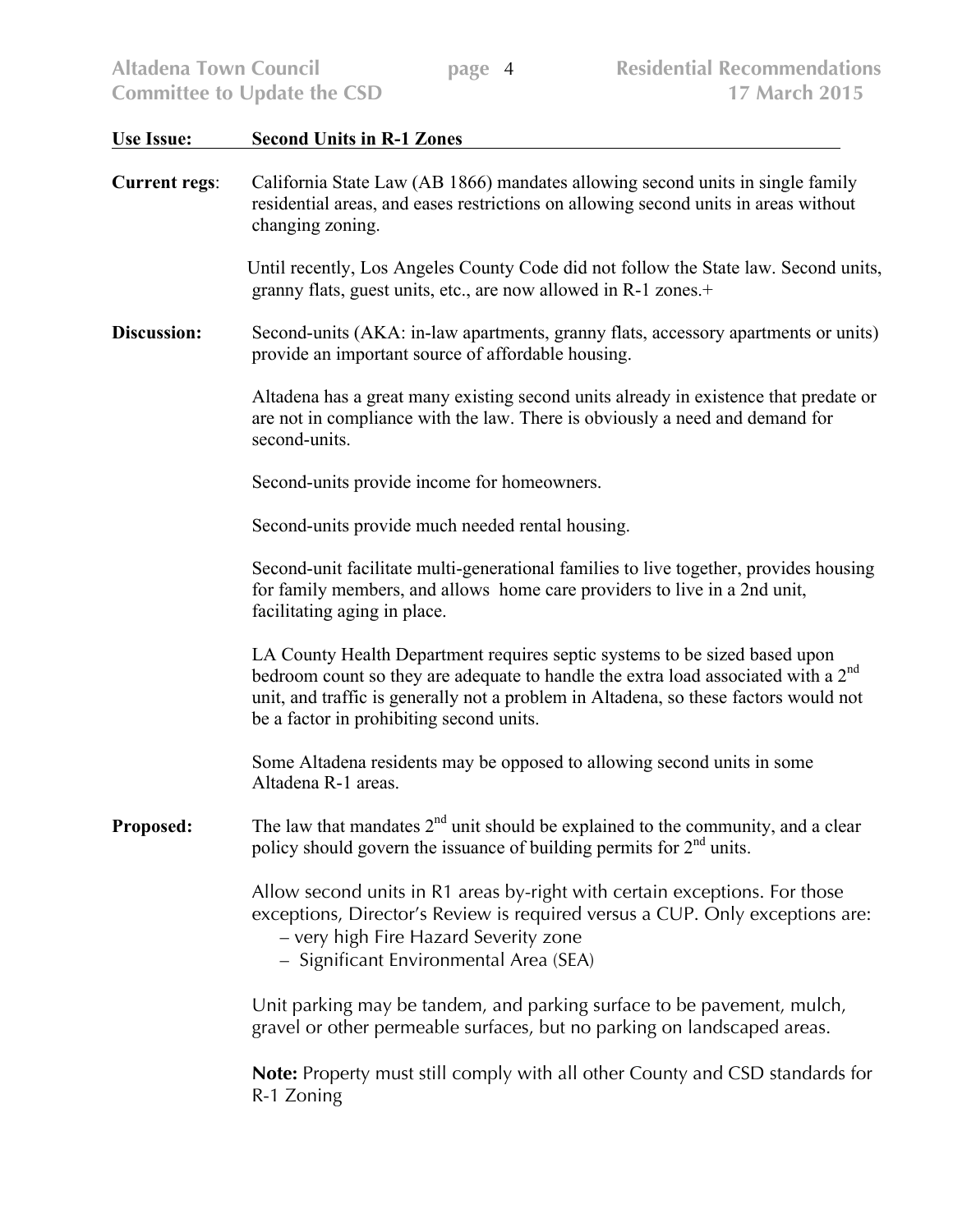**Committee to Update the CSD** 

| Use Issue:           | <b>Home Business in R-1 Zones</b>                                                                                                                                                                                                                                                                                                                                                                                                                                                                                    |  |  |  |
|----------------------|----------------------------------------------------------------------------------------------------------------------------------------------------------------------------------------------------------------------------------------------------------------------------------------------------------------------------------------------------------------------------------------------------------------------------------------------------------------------------------------------------------------------|--|--|--|
| <b>Current regs:</b> | Indoor businesses in R-1 zoned properties are allowed from 8 AM to 8 PM,<br>with a maximum of one employee who must have off-street parking. One<br>visitor vehicle per hour is allowed. Only machines allowed are computers and<br>office equipment. County code lists many businesses specifically excluded<br>from R-1 zones.                                                                                                                                                                                     |  |  |  |
| Discussion:          | CSD Subcommittee concurred that rules for home-based businesses should be<br>made more permissive:<br>1. To promote vocational diversity in a changing economy with diminishing<br>opportunities for standard employment in commercially zoned buildings.<br>2. To allow opportunities for entrepreneurship, requiring less punitive start-up<br>costs.<br>3. To reduce environmental costs of commuting for employment<br>4. To reduce costs and make it more convenient for Altadenans seeking<br>services locally |  |  |  |
|                      | Altadena currently has many small home based businesses that contribute to<br>the community's economic opportunity and diversity, and should be<br>encouraged. Regulations should not discourage home based businesses, yet<br>should minimize impact on neighbors.                                                                                                                                                                                                                                                  |  |  |  |
|                      | Currently, home based occupations cannot be in a garage, and only one<br>business per home, only one employee, one client visit per hour and one car<br>per client, 8:00 am to 8:00 pm, only computers and office equipment allowed<br>as machines for home based businesses. County code lists many businesses<br>specifically excluded from residential zones, and the CSD Subcommittee<br>discussed them one-by-one.                                                                                              |  |  |  |
|                      | Members discussed home businesses they have observed in residential<br>neighborhoods, which for the most part have not caused problems: artist,<br>jewelry maker, boarding horses, hairdresser/barber, contractor's yard, movie<br>lighting, child care, parties & receptions, internet and technology businesses,<br>consulting, machine shop, tax preparation.                                                                                                                                                     |  |  |  |
|                      | We thought it best to retain prohibitions on adult entertainment, ambulance,<br>auto repair, auto washing, and funeral home businesses                                                                                                                                                                                                                                                                                                                                                                               |  |  |  |
|                      | Classes, such as yoga, dance, art, etc., are currently not allowed, and the<br>group felt that limited use of residences for classes should be allowed.                                                                                                                                                                                                                                                                                                                                                              |  |  |  |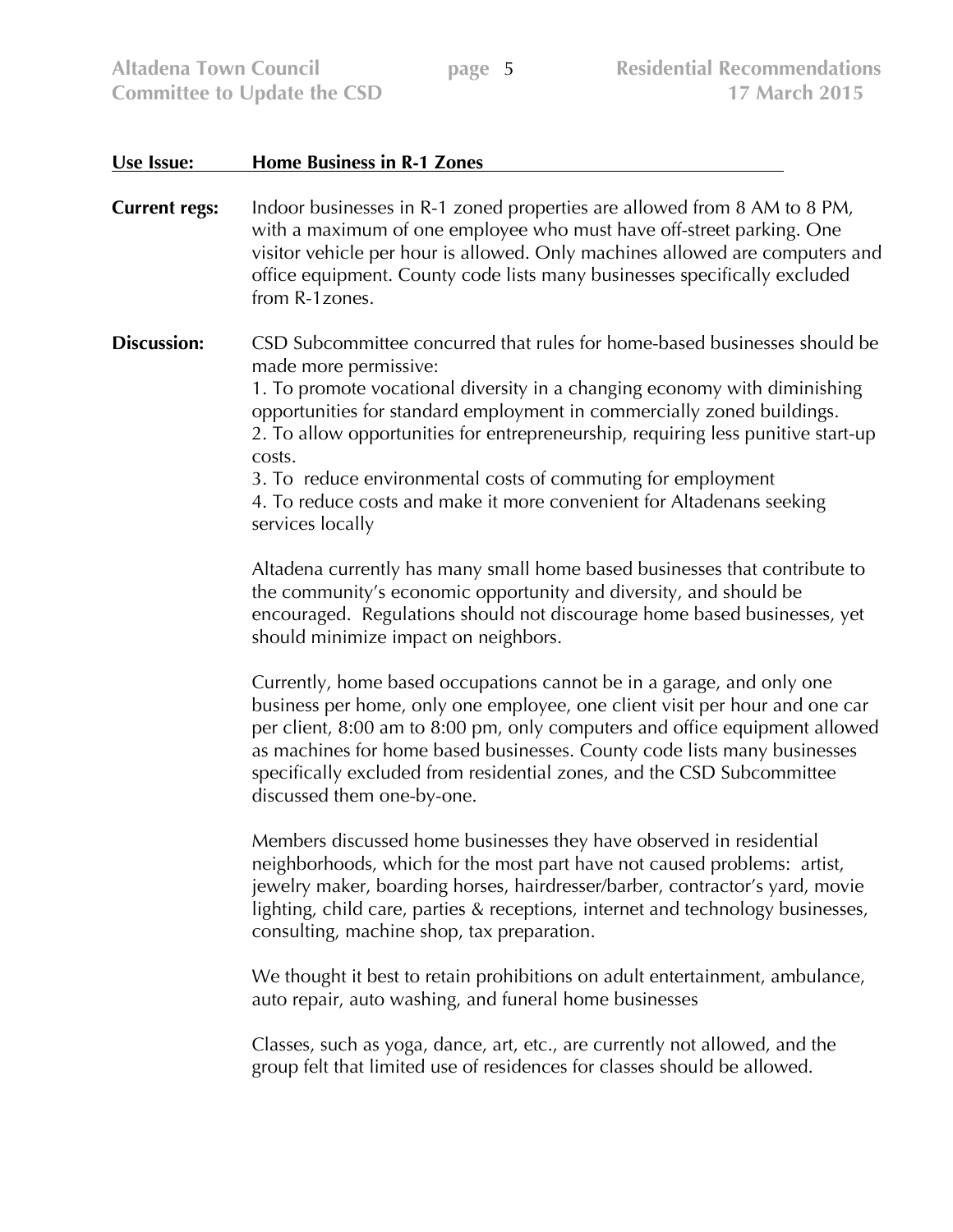| Proposed: | Following is a break down of group discussion with current regulations and |
|-----------|----------------------------------------------------------------------------|
|           | suggested changes. No final recommendations are made.                      |

| Current regulation                                                                                                                                                                                                | Recommended change                                                                                                                                                                                                                                                                                                                                                                                                                                                                                                                                                                                                                                                |
|-------------------------------------------------------------------------------------------------------------------------------------------------------------------------------------------------------------------|-------------------------------------------------------------------------------------------------------------------------------------------------------------------------------------------------------------------------------------------------------------------------------------------------------------------------------------------------------------------------------------------------------------------------------------------------------------------------------------------------------------------------------------------------------------------------------------------------------------------------------------------------------------------|
| One client per hour, one client at a time                                                                                                                                                                         | Restricts holding classes (art, crafts, etc.) or<br>group therapy. Number of clients per hour<br>should not be limited, subject to noise<br>regulations such as using the home as an<br>entertainment venue.                                                                                                                                                                                                                                                                                                                                                                                                                                                      |
| Hours of operation limited to 8:00 am -8:00<br>рm                                                                                                                                                                 | To allow classes or group sessions hours<br>should be 7:00 am to 9:00 pm.                                                                                                                                                                                                                                                                                                                                                                                                                                                                                                                                                                                         |
| Client and staff parking is required on site                                                                                                                                                                      | Staff parking should be required on site but<br>clients should be allowed to park on street.                                                                                                                                                                                                                                                                                                                                                                                                                                                                                                                                                                      |
| Equipment is restricted to office equipment<br>(computers, printers, etc.)                                                                                                                                        | Equipment use should be regulated on the<br>basis of noise, smell or chemical fumes.<br>Example: exercise and photography<br>equipment should be permitted.                                                                                                                                                                                                                                                                                                                                                                                                                                                                                                       |
| Businesses may not operate in a garage                                                                                                                                                                            | Relax restrictions on use of garage for<br>business, providing that off street parking<br>space is adequate for size of house.<br>Example: photography studio, yoga studio.                                                                                                                                                                                                                                                                                                                                                                                                                                                                                       |
| Many occupations and types of businesses<br>in homes are currently prohibited by<br>County Code, including beautician/barber,<br>yoga, photography lab, recording and<br>movie production, garment manufacturing. | Home businesses should be regulated<br>primarily on the basis of noise, dust and<br>fumes, not on the basis of type of<br>occupation or service provided. Most<br>professional and technical occupations<br>should be permitted. Restrictions on adult<br>entertainment, auto repair and washing,<br>funeral home, limousine and ambulance<br>services should be retained. Home<br>beauty/barber businesses may need specific<br>restrictions to deal with regular traffic<br>throughout the day.<br>Note: restrictions on parking on street are<br>in the jurisdiction of county Roads<br>Department. We cannot restrict street<br>parking in residential areas. |
| Home businesses are restricted in R2 zones                                                                                                                                                                        | Businesses conducted in R2 zones present a<br>problem due to parking and crowded<br>facilities in apartment or condos. We will<br>consider leaving R@ restrictions as they<br>stand.                                                                                                                                                                                                                                                                                                                                                                                                                                                                              |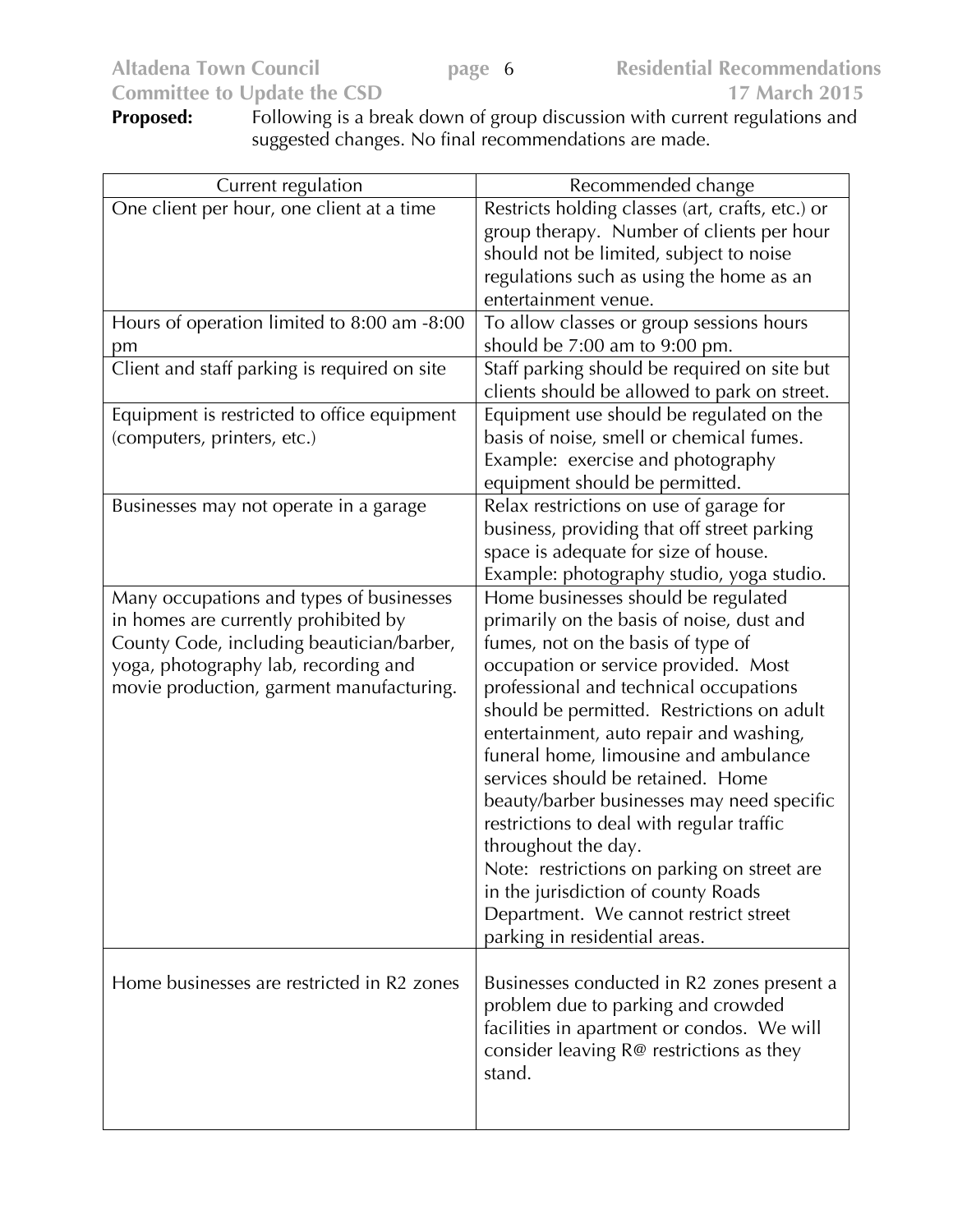| County has restrictions on frequency of yard   County regulations are appropriate. Garage |                                           |  |
|-------------------------------------------------------------------------------------------|-------------------------------------------|--|
| sales $-2$ times per year, or more if                                                     | sales should be limited to one sale per   |  |
| obtaining a permit. County regulations are                                                | calendar quarter. We recommend requiring  |  |
| currently being revised.                                                                  | signs to be taken down within 3 days of a |  |
|                                                                                           | sale, but no permit required.             |  |
| Classes, yoga, painting, drawing, exercise,                                               | Consider allowing 10 people max size,     |  |
| etc.                                                                                      | twice weekly. 9 AM to 10 PM               |  |

Allow more types of home-based businesses, removing regulations limiting machinery to "light office equipment," but still subject to limitations on noise, fumes and dust. For example, film editing, sound editing, wood shop, upholstery, picture framing, sewing machines, letter presses.

Relax limits on using garage for business (not living quarters), but maintain existing on-site parking requirements (i.e., home must still provide adequate off street parking on site).

Home businesses in R-3 (apartment) zones will continue to be limited to current County Code for number of employees, hours, and parking

Business operators must reside in the home (home would not be vacant at night).

Continue to prohibit certain businesses, but allow others currently prohibited. (listed below).

Businesses that would continue to be prohibited:

- Adult entertainment
- Ambulance
- Auto repair and work
- Auto washing
- Body piercing
- Funeral home
- Physician
- Restaurant
- Retail sales
- Veterinarian
- Dentist
- Tattoo parlor
- Welding or machine shop
- Garment manufacturing
- Tow truck services
- Recording or movie studio

Currently prohibited home-based businesses that would be permitted:

- Animal training (subject to number limit TBD)
- Seamstress and Tailor
- Photography lab
- Upholstery
- Dog & Cat grooming
- Yoga/spa/retreat center
- (Home-based business Recommendations, continued)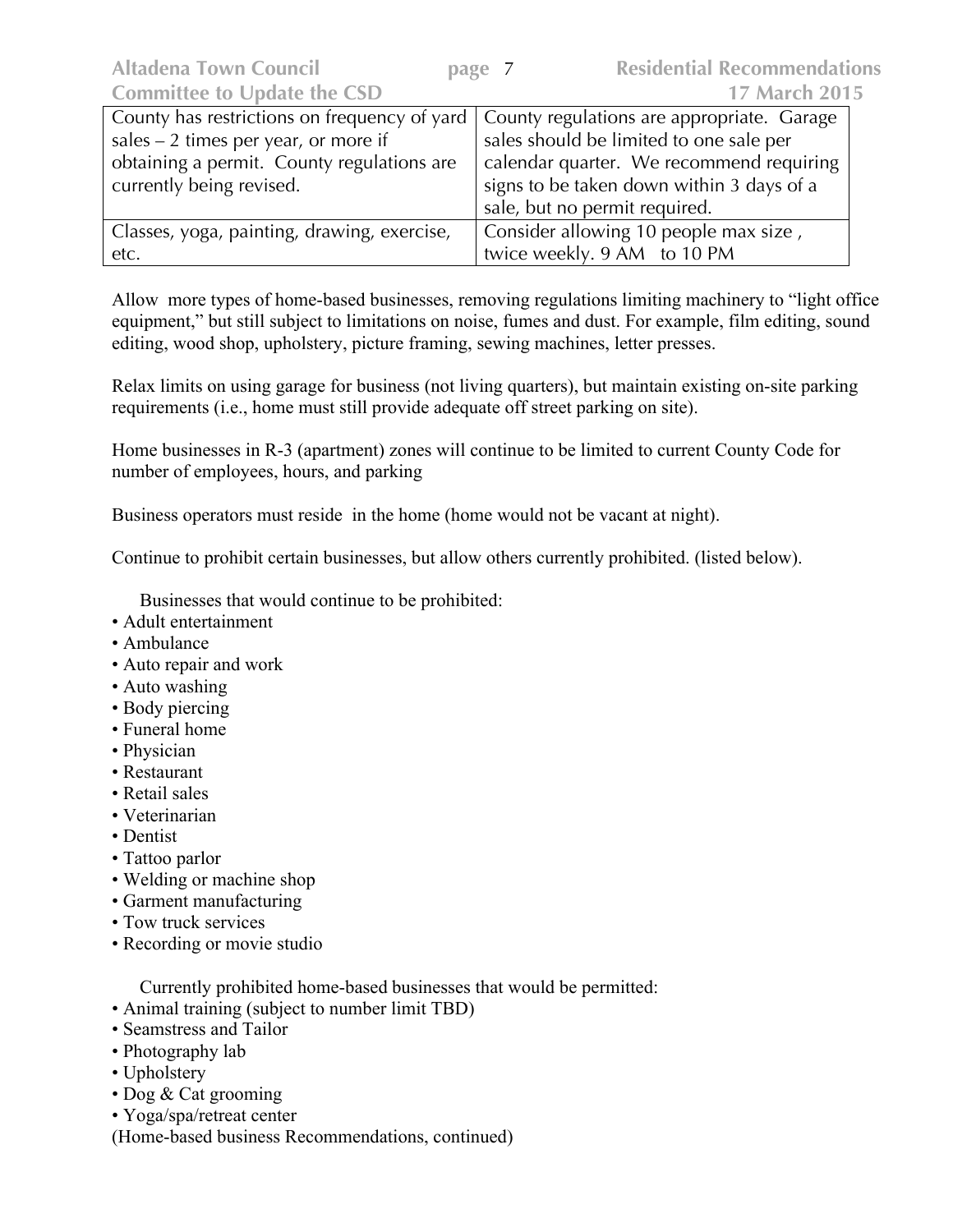More than one business may be conducted in a home, but for each home:

- Allow office visits and lasses from 8 AM to 9 PM
- Allow one visitor/client per hour (except for classes)
- Limit classes to 2 per week, maximum of 10 persons per class
- Require staff parking on site, client parking allowed on street
- No business signage allowed

| <b>Use Issue:</b>    | <b>Urban Agriculture</b>                                                                                                                                                                                                                                                                               |
|----------------------|--------------------------------------------------------------------------------------------------------------------------------------------------------------------------------------------------------------------------------------------------------------------------------------------------------|
| <b>Current regs:</b> | Health Dept. regulates animal husbandry in R1 zones. CSD cannot<br>over ride health codes. However, numbers and types of animals that<br>can be kept are regulated in zoning codes and can be modified.                                                                                                |
|                      | Current code allows hoofed animals such as horses, mules, goats, sheep, lamas and<br>cattle on any lot 15,000 sq. feet or greater, one animal per 5,000 sq. ft.                                                                                                                                        |
| Discussion:          | CSD subcommittee concurs with the general interest in encouraging urban<br>agriculture in Altadena as expressed at the visioning sessions.                                                                                                                                                             |
|                      | We would like to see existing codes slightly less restrictive. Currently, keeping any<br>hoofed animal requires a lot size of 15,000 sq. ft. or greater, which discriminates<br>against people with small lots.                                                                                        |
|                      | Bee keeping is not allowed. We believe that homeowners should be able to keep up<br>to two beehives on their property.                                                                                                                                                                                 |
| <b>Proposed:</b>     | Allow owners of smaller properties to keep sheep and goats, one animal per 5,000<br>sq. ft.<br>Allow owners of properties 10,000 sq. ft or more to have up to 2 llamas or alpacas<br>per 5,000 sq. ft.<br>Allow pot-bellied pigs as pets<br>Allow bee keeping with some specific limits and conditions |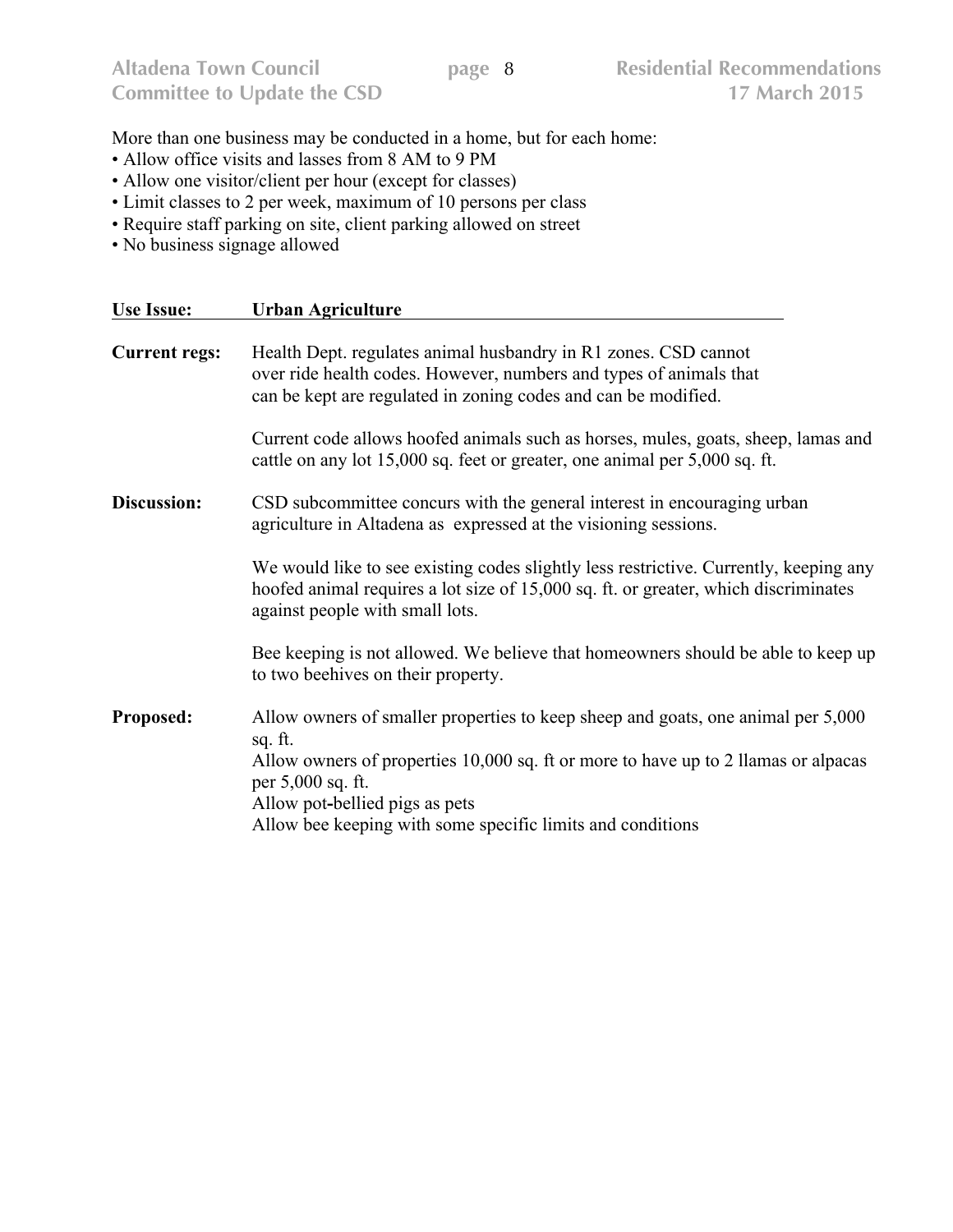| <b>Altadena Town Council</b> | <b>Residential Recommendations</b><br>page 9<br><b>17 March 2015</b><br><b>Committee to Update the CSD</b>                                                                                                                                                                                                                                                                                                                                                          |  |  |
|------------------------------|---------------------------------------------------------------------------------------------------------------------------------------------------------------------------------------------------------------------------------------------------------------------------------------------------------------------------------------------------------------------------------------------------------------------------------------------------------------------|--|--|
| <b>Setback Issue:</b>        | <b>Fences, Walls and Hedges in Front Yard Setbacks</b>                                                                                                                                                                                                                                                                                                                                                                                                              |  |  |
| <b>Current regs:</b>         | Fences, walls or hedges over 42" in height are not allowed in R-1 front yard<br>setbacks. Current Altadena CSD requires a Conditional User Permit (CUP) to<br>build a taller fence or wall in a front setback. County Code requires only a<br>Director's Review to change fence setback requirement for flag lots only.                                                                                                                                             |  |  |
|                              | A CUP requires notifying neighbors with a 1,000 ft. radius, a public hearing,<br>currently costs over \$8,000, and takes about a year and a half.                                                                                                                                                                                                                                                                                                                   |  |  |
|                              | A Director's Review currently costs about \$800, requires notifying neighbors<br>within a 1,000 foot radius and requires no public hearing unless 2 or more<br>neighbors object.                                                                                                                                                                                                                                                                                    |  |  |
|                              | A 10-year moratorium on enforcing regulations on non-conforming fences,<br>walls, and hedges was declared in 2000, and no action has been taken since<br>the moratorium expired IN 2010.                                                                                                                                                                                                                                                                            |  |  |
| <b>Discussion:</b>           | Shrubbery, fences, hedges and walls have become part of the rustic, non-<br>uniform look in some neighborhoods in Altadena. An estimated 20% of<br>homes in Altadena are currently out of compliance with regulations for front<br>yard fences and hedges.                                                                                                                                                                                                          |  |  |
|                              | A 14 year moratorium on enforcement of setbacks has resulted in an<br>estimated one thousand non-conforming fences and hedges.                                                                                                                                                                                                                                                                                                                                      |  |  |
|                              | County zoning and code enforcement need fair and enforceable rules,<br>consistent with existing conditions.                                                                                                                                                                                                                                                                                                                                                         |  |  |
|                              | Implementation of a "Grandfather clause" allowing existing non-conforming<br>fences and walls to be "grandfathered in" is not feasible according to County<br>Planning Dept.                                                                                                                                                                                                                                                                                        |  |  |
|                              | Uses of front yards are changing as people annex front yards as outdoor rooms<br>and extensions of their spaces. Traditional lawns are no longer feasible due to<br>drought and restrictions on water usage, so the traditional American look of<br>green lawns rolling down to the street is no longer feasible.                                                                                                                                                   |  |  |
|                              | The CSD Subcommittee distinguished fences that present an attractive face to<br>the street from others that are on or very close to the curb, aggressively<br>unattractive and seem to shout "keep out". Fences judged more acceptable<br>were set back from the street with landscaping and greenery in front. It was<br>noted, too, that many walls, fences and hedges - particularly those judged<br>unattractive -- are located within the County right-of-way. |  |  |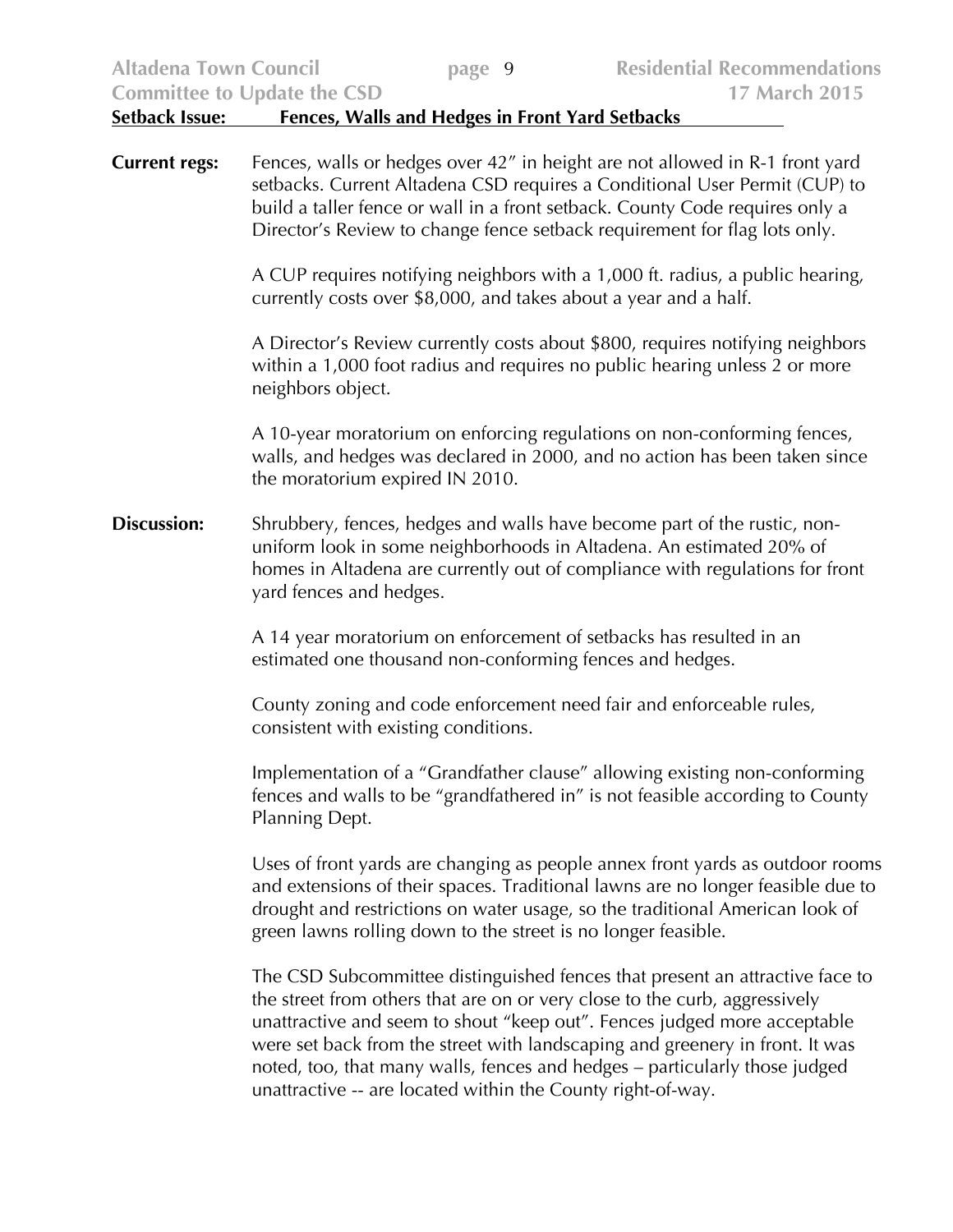| <b>Altadena Town Council</b><br><b>Committee to Update the CSD</b>                                                           |                                                                                                                                                                                                                                                                                                                            |  | page 10                                                                         | <b>Residential Recommendations</b><br><b>17 March 2015</b>                                                                                                                                                                                  |
|------------------------------------------------------------------------------------------------------------------------------|----------------------------------------------------------------------------------------------------------------------------------------------------------------------------------------------------------------------------------------------------------------------------------------------------------------------------|--|---------------------------------------------------------------------------------|---------------------------------------------------------------------------------------------------------------------------------------------------------------------------------------------------------------------------------------------|
|                                                                                                                              | Chain link fences are considered unattractive by the subcommittee. Barbed<br>wire fences, fences with razor wire, and walls with broken glass are<br>considered aggressively ugly and hostile to the neighborhood.                                                                                                         |  |                                                                                 |                                                                                                                                                                                                                                             |
| <b>Objectives:</b><br>Allow, by right, certain fences and hedges in the fron yard setback that are<br>currently not allowed. |                                                                                                                                                                                                                                                                                                                            |  |                                                                                 |                                                                                                                                                                                                                                             |
|                                                                                                                              |                                                                                                                                                                                                                                                                                                                            |  |                                                                                 | Establish a streamlined application process for a Director's Review to consider<br>allowing certain fences and hedges up to 6 feet high in fron yards that meet<br>established criteria, replacing the current process that requires a CUP. |
|                                                                                                                              | Director for review of applications.                                                                                                                                                                                                                                                                                       |  |                                                                                 | Create a local committee to provide consistent guidelines and criteria to                                                                                                                                                                   |
| Proposed:                                                                                                                    | Allow by right:<br>• bottom 42" can be solid (consistent with current rules)<br>• see-though $(85\%$ or greater non-solid) fences higher than $42''$ up to six feet.<br>• landscaped setbacks, greater than<br>- 6 ft. minimum setback from street<br>$-2-1/2$ ft. from County sidewalk<br>$-2-1/2$ ft. from property line |  |                                                                                 |                                                                                                                                                                                                                                             |
|                                                                                                                              | Allow certain non-conforming fences with a Director's Review:<br>side of applicant<br>landscaping                                                                                                                                                                                                                          |  |                                                                                 | • notify residents within a 1,000 ft. radius (more than 3 objections may<br>result in refusal – most weight given to adjacent neighboring homes each<br>• Applicant to provide fence plan and front elevation, including                    |
|                                                                                                                              | Criteria for approval/rejection:<br>Primary Criteria for Approval (must be met)<br>driveways<br>obstructing traffic<br>ft. from the sidewalk to ensure walkability                                                                                                                                                         |  |                                                                                 | • Fence must not cause traffic visibility safety issue at corners and<br>• Must ensure adequate room at driveway gate to pull in without<br>• If there is a sidewalk, the fence or hedge must be set back at least 2-1/2                    |
|                                                                                                                              | Secondary Criteria for Consideration<br>Landscaped setback the greater of the following:<br>$-2-1/2$ ft. from property line                                                                                                                                                                                                |  | - 6 ft. minimum setback from street, or<br>- 2-1/2 ft. from County sidewalk, or |                                                                                                                                                                                                                                             |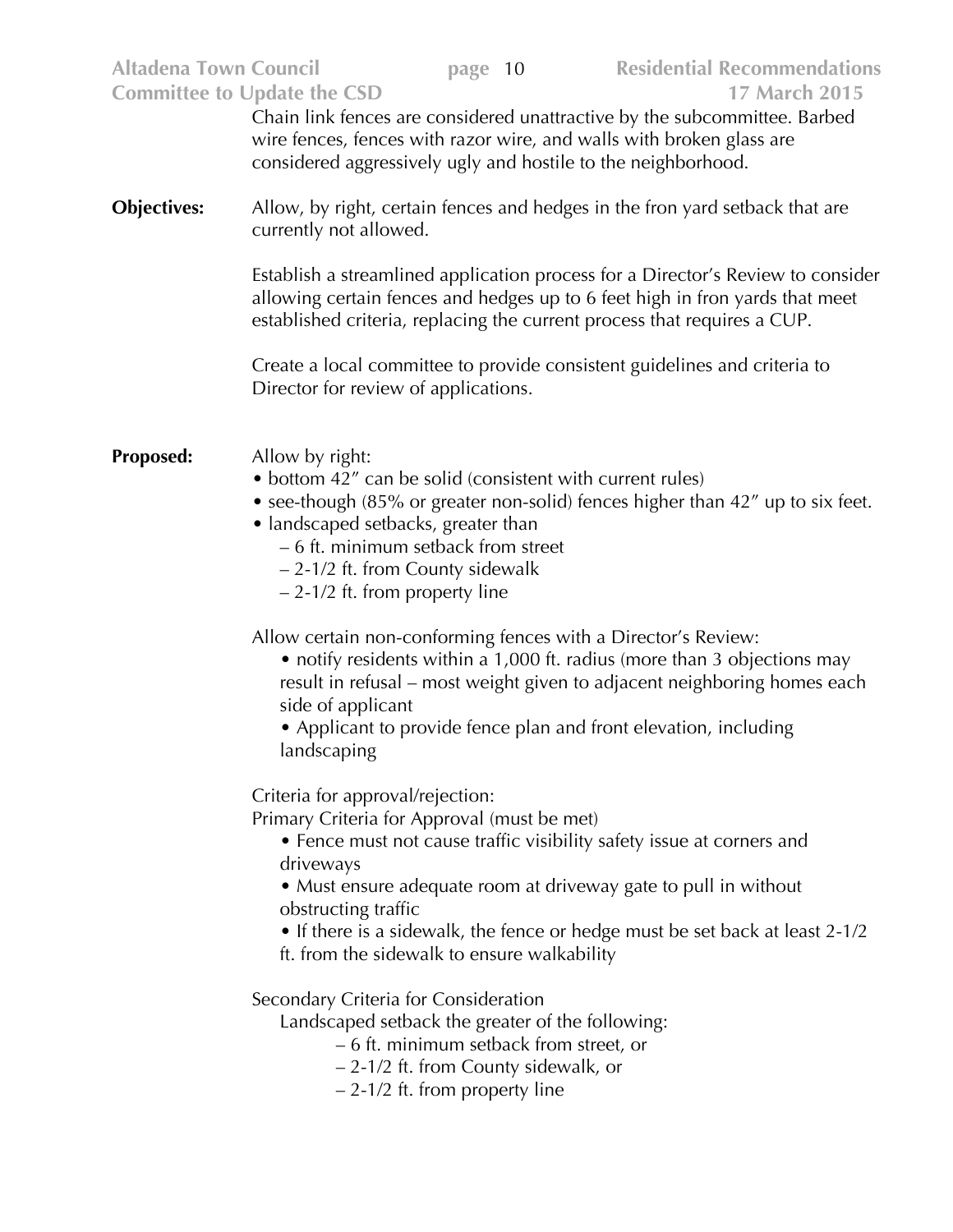A fence may be determined to be consistent wih neighborhood character if two immediately adjacent homes on both sides have similar fences or hedges.

Give special consideration to allow 6 ft. solid fences on some high traffic arterial streets for noise mitigation and privacy

- Determined by LA County 'Level of Service'
- Major Arterial
- minor Arterial (may also consider input from County traffic personnel
- Traffic safety and walkability provisions still apply

A Director's Review (requiring notification of all neighbors within 1,000 feet) is applied for, and there are no more than three objections from these nearby properties.

Director should give special consideration to fences on blocks where 25% or more of homes have barriers in front setbacks.

Allow chain link only on 42" high fences with vine or hedge on street side of fence to block view of chain link

No broken glass, razor or barbed wire atop walls and fences.

No fences or hedges within County right-of-way.``

#### **Setback Issue: Front Yard Setbacks: Blocks with Widely Varying Setbacks**

- **Current regs:** To determine the setback for new construction, all setbacks of existing properties are measured, and the average distance becomes the minimum setback for any new construction. This is called the "prevailing setback," and is mandated by the existing CSD.
- **Discussion:** Altadena has areas with widely varying lot sizes and setbacks, with small subdivided lots. There are cases where the prevailing setback **rule** makes it impossible for someone to add on to the front of their house, even if their house is set back farther than others on the block.
- **Proposed:** Additions of 600 square feet or less should be exempt from the average setback rule if the required front setback is the same as, or deeper than, any other existing permitted building on the block. However, all new construction should have a minimum 20 foot setback.

Consider repealing the Average Setback Rule entirely. Minimum setback in Altadena is 20' from property line**.** Some blocks have uniform setbacks greater than 20', and these should be maintained.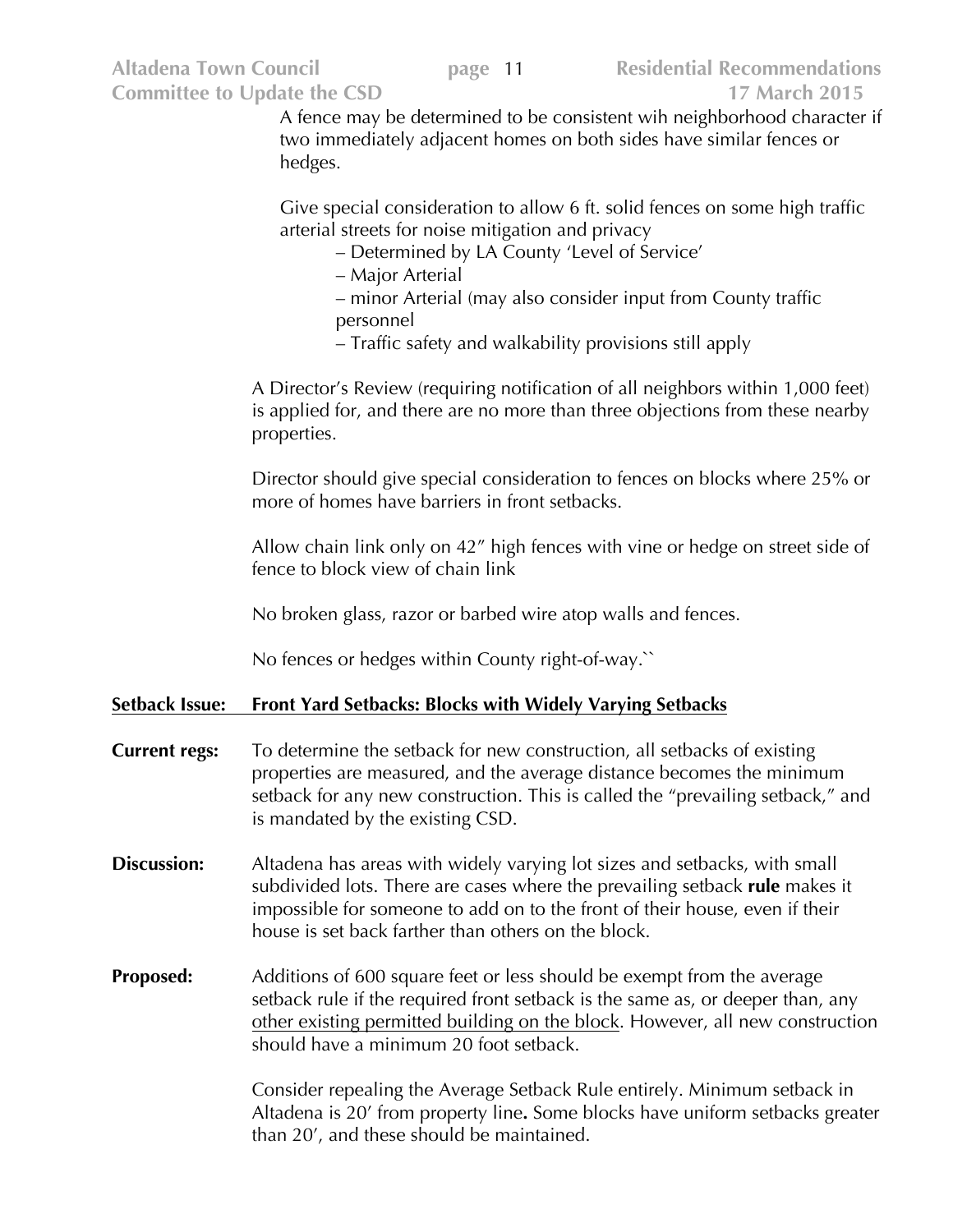#### **Setback Issue: Encroachment in Side Yard Setbacks**

- **Current regs:** Minimum side yard setback is 5 feet for a single story dwelling, 10 feet for a 2 story dwelling. Per the current CSD, lots wider than 50', minimum side setback is 10% of lot width for single story, 15% for 2-story.
- **Discussion:** Most Altadena homes were built prior to the CSD, and many have less than the required side yard setback. A common CUP request is to allow additions that continue the line of the side of the house along the existing setback, rather than requiring a new addition to jog, which often complicates construction, looks peculiar, and is inconsistent with the original architecture.
- **Proposed:** "A single addition of 500 square feet or less may encroach into a required side yard setback if it continues in the plane of the existing building, or it has a greater setback than the existing building, so long as the remaining side setback is not less than 5feet, and the height of the addition does not exceed 15 feet. A 2-story addition higher than 15 feet is permissible if the addition extends the roof-line of an existing building."

#### **Setback Issue: Setbacks on Flag Lots and Odd Shaped Lots with Narrow Street Frontage**

Flag lots are properties connected to the street by long, narrow strips of land adequate to provide driveway access. There are a great many flag lots in Altadena.

There are also many other odd shaped lots in Altadena that may not be flag lots, technically speaking, but present similar setback issues. These odd shaped lots may have a relatively narrow street frontage (50 ft. or less), but have lot dimensions (length, width, or both)that are much longer than the street frontage, such that the lot does not naturally have a front yard that orients to the street in the same manner as a conventional rectangular lot. (ie: it ay be pie-shaped or trapezoidal with a narrow street front.

**Current regs:** Provisions for Flag Lot setbacks are made in the County Code (22.48.50 Flag Lots) allowing flexibility in determining front, side and rear yards, and allowing a 10' uniform setback for front, side, and rear yard setbacks.

> Current CSD overrules provisions in County Code on flag lot properties of 7,500 square feet or greater(which, as a practical matter, means almost all lots, as 7500 sq. ft. is minimum lot size virtually everywhere in Altadena) and much of that square footage must be dedicated for a driveway.

**Discussion:** CUPs for flag lots have come before the LUC a number of times. It is not known why the drafters of the current CSD elected to override the County code Flag Lot, but with hindsight it does not appear this was a good idea.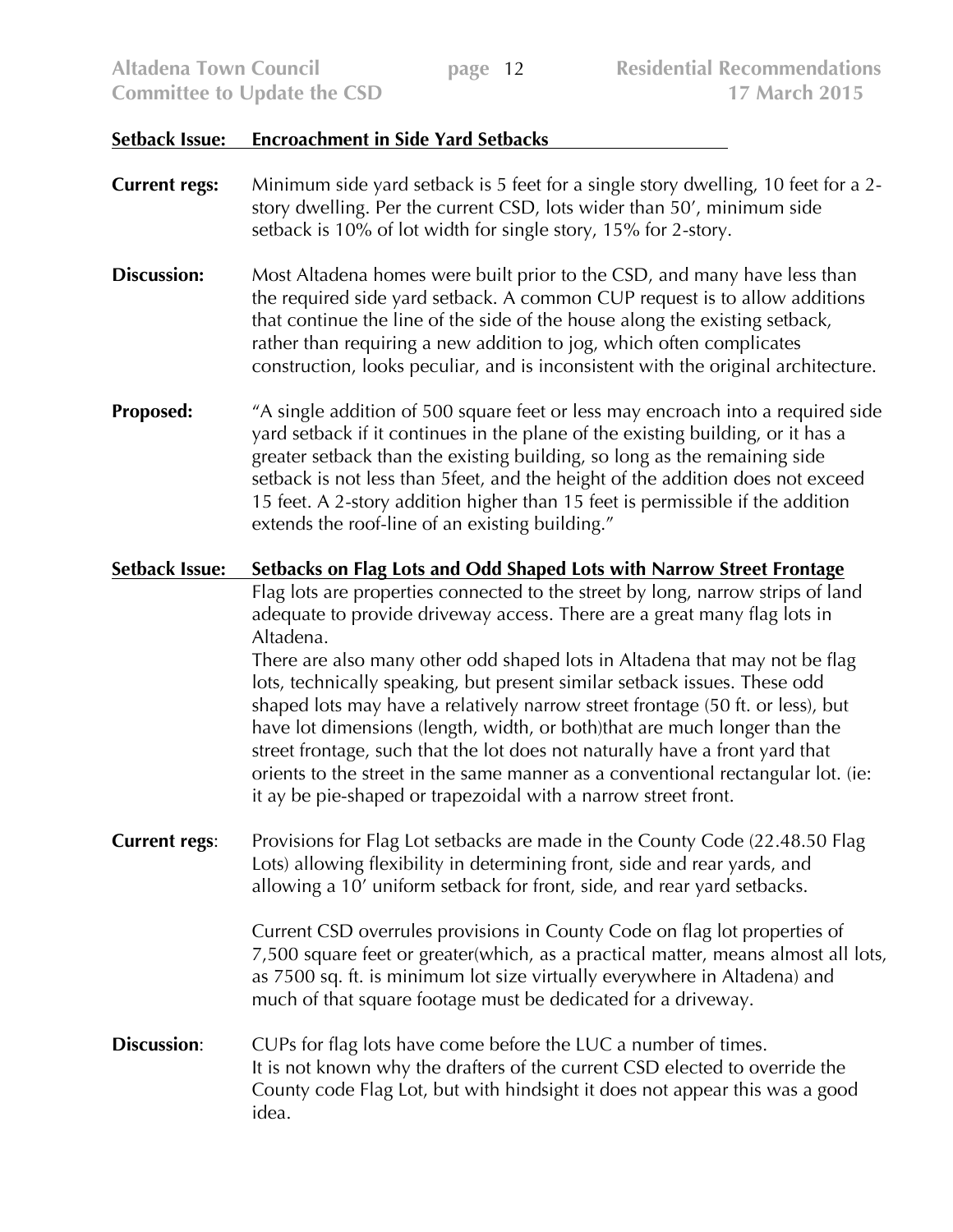The nature of flag lots (and other odd shaped lots with narrow street frontages) is that they do not readily adapt to standard setback rules, because what is considered a front yard may be adjacent to neighboring back yards, and sometimes side yards.

In Altadena, many flag lots and other odd shaped lots are situated in steep hillside areas where greater flexibility of siting structures can minimize grading and make it possible to take advantage of special site features.

Due to the peculiarity of flag lots and other odd shaped lots, which are usually situated in the middle of blocks, we feel that more, rather than less, flexibility should be given in siting structures on the lot to fit special site conditions.

**Proposed:** Strike the flag lot provision in the current CSD. Allow a uniform setback of 10 feet

#### **Setback Issue: Front Yard Setbacks in Hillside Areas**

- **Discussion:** County code (22.48.080) allows for 50% reduction in setback on very steep sites in hillside areas. This is over-ridden by CSD: D.1.d.ii & iii. But we should allow smaller setbacks in hillside areas to reduce grading. Reducing grading and scarring of the hillsides was one of the prime movers of the Hillside Development amendments to the CSD made law in 2010.
- **Current regs:** Must maintain existing or prevailing setback under the CSD
- **Proposed:** Change language to allow reduced setback in hillside areas per County code.

Furthermore, we propose that permission should be at the discretion of the planner even in situations where grade is less steep than defined in the code, if reducing setback would result in significantly reducing the amount of grading required.

#### **Setback Issue: Accessory Buildings in Hillside Areas**

- **Discussion:** County Code allows accessory buildings (garages & carports) to be built within front setbacks in steep hillside areas. When new CSD hillside regulations were adopted, this code was over-written.
- **Current Regs:** Existing regulations allowing garages & carports in front setbacks as specified in County code should be reinstated.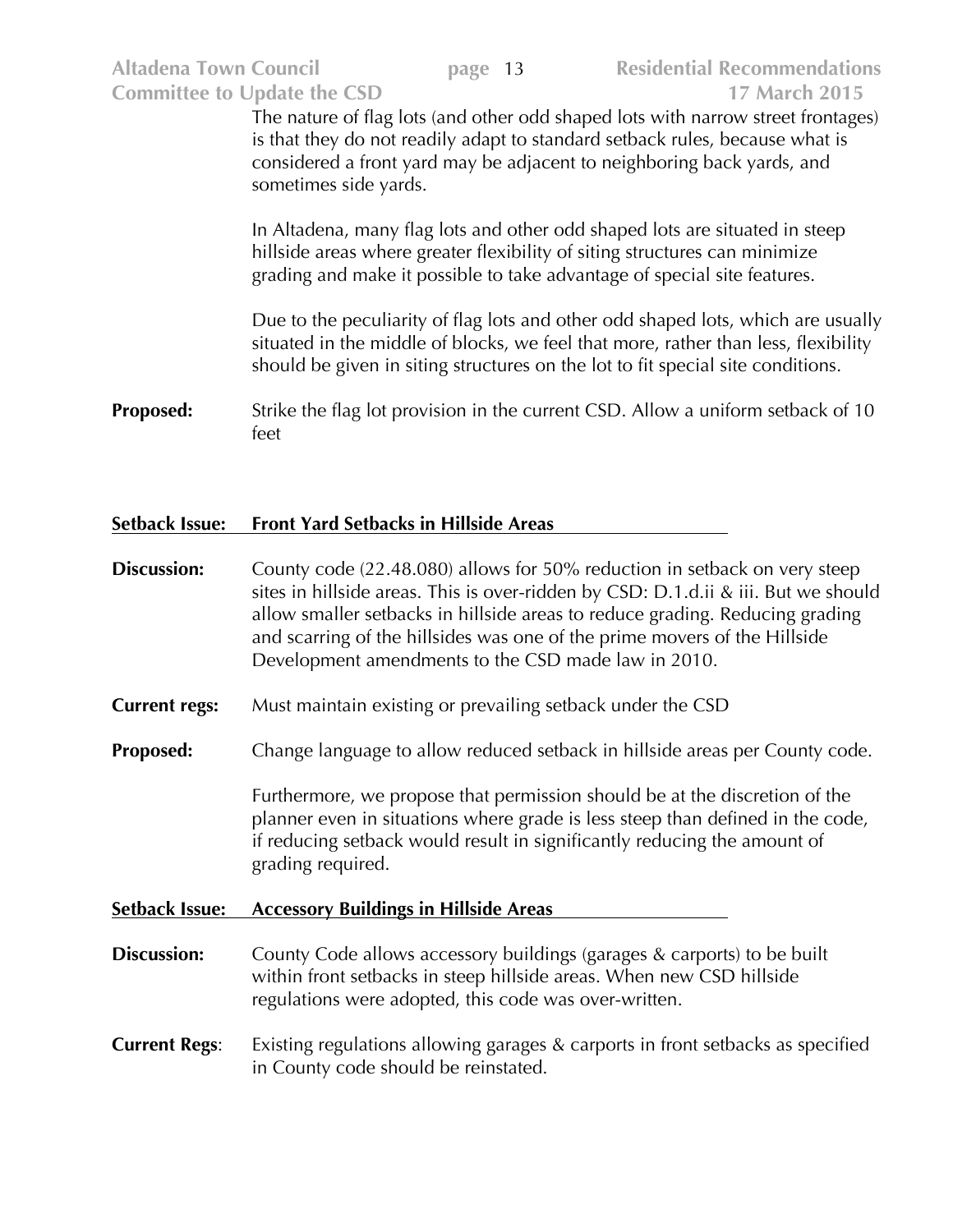**Altadena Town Council page** 14 **Residential Recommendations Committee to Update the CSD 17 March 2015**

**Proposed:** The standard for the County allowing garages & carports in front setbacks on steep sites reduces excessive grading for driveways and structures, lessens construction difficulties, and helps to preserve hillsides. It should be reinstated.

#### **Setback Issue: Swimming Pools in Side & Rear Setbacks**

- **Current regs:** Swimming pools, in-ground spas or hot-tubs, and therapy pools are considered 'structures'. A pool or spa is allowed to be built in the rear setback as long as it is at least 5 feet from the rear property line, and may encroach on the mandated side setback as long as it is minimum 5 ' from the side property line, but cannot be located in both a rear and side setback.
- **Discussion:** No reason could be found to prohibit a pool from encroaching into both setbacks at the same time. This offers flexibility to site the pool in the best possible place.
- **Proposed:** "Swimming pools, spas and therapy pools are permitted in a rear yard setback and in a side yard setback, or both, provided that these structures are not closer than 5 feet to any lot line." (Section 22.2.150 of County Code)

### **Setback Issue: Rear Setbacks in R-3 Zones**

**Current regs:** a 15' foot building setback is required, and a height of 35' is allowed (3 stories).

**Discussion:** R-3 zones are usually adjacent to R-1 zones, and a 3 story apartment house would loom over a small single story house.

In apartment houses, the setback area is frequently paved and used for parking.

**Proposed:** That in this setback, the 5' closest to the property line be dedicated as a landscape buffer.